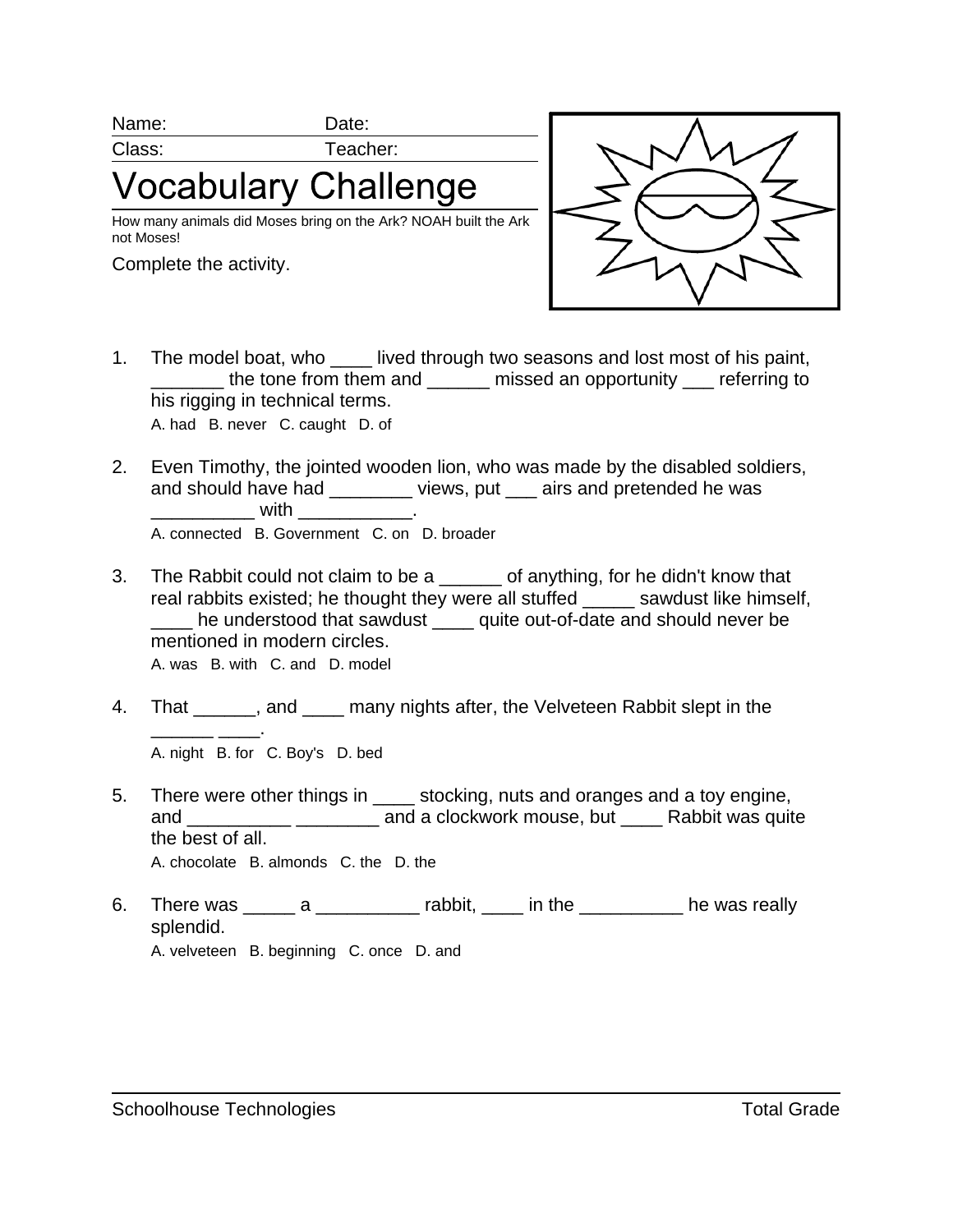- 7. Between them all the \_\_\_\_\_\_ little Rabbit \_\_\_\_ made to feel himself very insignificant commonplace, and the only person who was kind to him at all was the Skin \_\_\_\_\_\_\_. A. was B. Horse C. and D. poor
- 8. The \_\_\_\_\_ Horse had \_\_\_\_\_\_ longer in the nursery \_\_\_\_\_ \_\_\_\_ of the others. A. lived B. Skin C. than D. any
- 9. For at least two hours the Boy loved him, and then Aunts and Uncles came to dinner, and there was great rustling of tissue paper and unwrapping of \_\_\_\_\_\_\_\_, and in the excitement of \_\_\_\_\_\_\_\_ at all the new presents the Rabbit was forgotten.
	- A. a B. looking C. parcels D. Velveteen
- 10. He \_\_\_\_ wise, for he had seen a long succession of mechanical toys arrive to boast and swagger, and by-and-by break their mainsprings and \_\_\_\_\_ away, and he that they were only toys, and would never turn into anything \_\_\_\_\_. A. was B. pass C. else D. knew
- 11. For a \_\_\_\_\_ time he lived in the \_\_\_\_ cupboard or \_\_\_ the nursery floor, and no one very much about him. A. on B. toy C. thought D. long
- 12. And splendid games together, in whispers, when had gone away to her supper and left the night-light burning on \_\_\_\_ mantelpiece. A. had B. the C. Nana D. they
- 13. At first he found it uncomfortable, for the Boy hugged \_\_\_\_ \_\_\_\_\_ tight, and he rolled over on him, and sometimes he pushed him far under the pillow that the Rabbit could scarcely breathe. A. so B. sometimes C. very D. him
- 14. He was fat and bunchy, as a \_\_\_\_\_\_\_\_\_\_\_\_\_\_\_\_\_\_ be; his coat was spotted brown and white,  $\Box$  had real thread whiskers, and his  $\Box$  were lined with pink sateen. A. ears B. rabbit C. he D. should